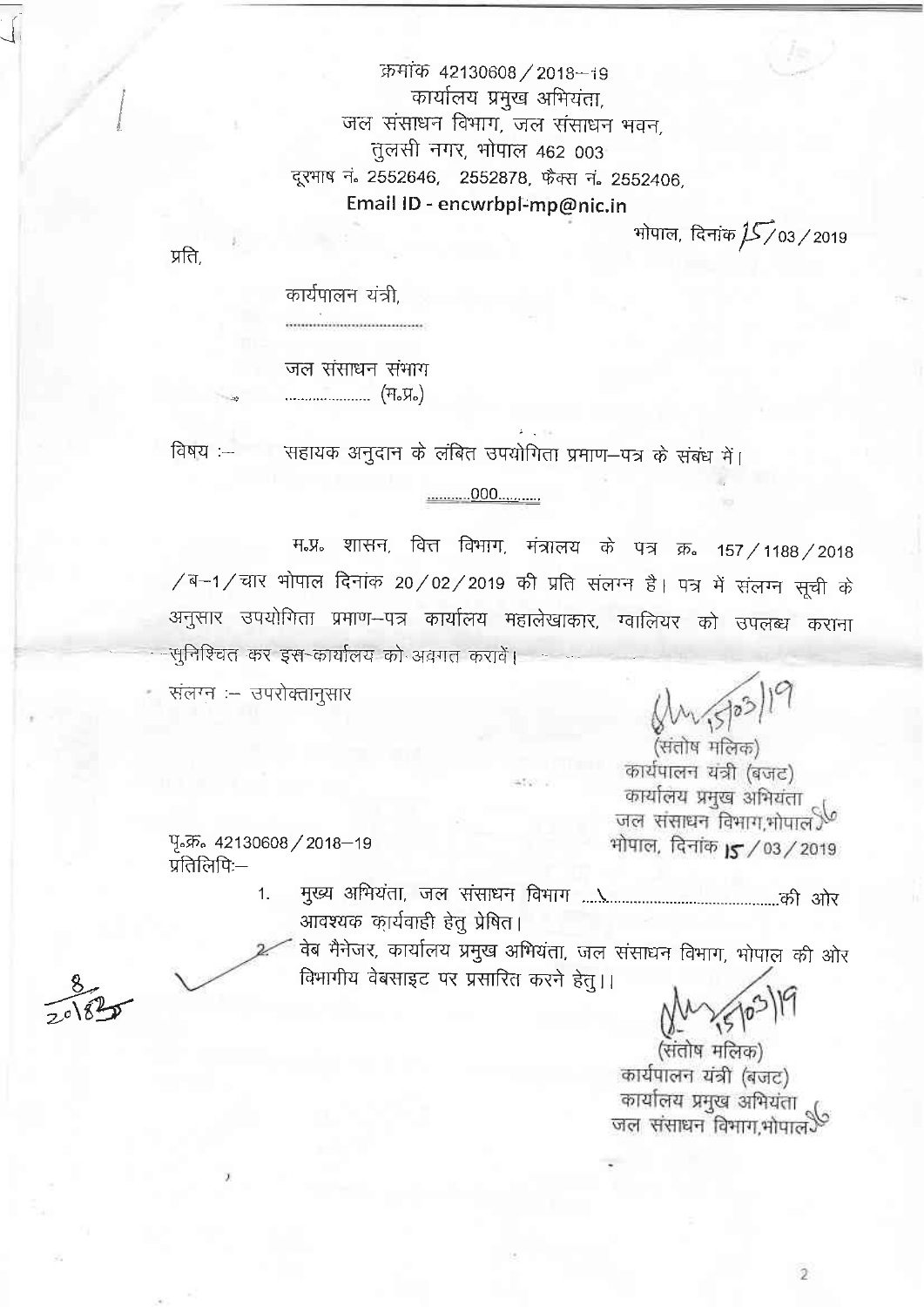मध्य प्रदेश शासन वित्त विभाग ः मंत्रालय :

**ALL AND** गंग व तरफ किसेंब है। 2 7 143 개四

कमांक:187 / 1188 / 2018 / ब-1 / चार, प्रति

o

 $\mathfrak{B}$ ajan $\mathcal{H}$ 13. yy $\mathfrak{g}_{\mathfrak{A}}$ /maha, 2013

 $\mathbb{C}$ 

 $\tilde{\mathcal{H}}$ 

े नांक

 $\frac{1}{2} \frac{1}{2}$ 

शिर्मान मन्त्राल्श

PS

प्रतिलिपिः

सूचनार्थ

 $E(E(\mathcal{B}))$ 

भोपाल, दिनांक20 / 02 / 2019

अपर मुख्य सचिव/प्रमुख सचिव/सचिव, मध्य प्रदेश शासन, शासन के समस्त विभाग, मंत्रालय, भोपाल ।

विषय:--. राहायक अनुदान के लंबित उपयोगिता प्रमाण पत्र के संबंध में ।

प्रधान महालेखाकार, (लेखा एवं हकदारी)-प्रथम, मध्यप्रदेश, ग्वालियर का पत्र संदर्भ:--NO-TM/07/GIA/D-2122 Date 31/01/2019 |  $-1000 -$ 

कृपया संदर्भित पत्र का अवलोकन करें। प्रधान महालेखाकार,(लेखा एवं हकदारी)-प्रथम,मध्यप्रदेश,ग्वालियर द्वारा पत्र में सहायक अनुदान के लंबित उपयोगिता प्रमाण पत्रों की विभागवार एवं मुख्य शीर्षवार सूची उपयोगिता प्रमाण पत्र उपलब्ध कराने हेतु संलग्न प्रेषित है। पत्र में दिये गये लंबित उपयोगिता प्रमाण पत्र शीघ्र प्रेषित करने हेतु अनुरोध है।

कृपया आवश्यक कार्यवाही कर महालेखाकार एवं इस कार्यालय को अवगत कराने का कष्ट करें  $\overline{\mu}$ s

Sr.P.A

प्रधान महालेखाकार,(लेखा एवं हकदारी)–प्रथम,मध्यप्रदेश,ग्वालियर की ओर

गवरपाक कार्यावाही

 $\langle \mathbf{B} \rangle$ 

**हिटेक्श्वे**जस्वी एस नायक )

भोपाल, दिनांक<sup>20</sup>/02/2019

अवर सचिव मध्यप्रदेश शासन, वित्त विभाग

संचालक बजट .म**ध्यिध्रद्धे** शासन, वित्त विभाग

CE WIT

 $C.E(p)$ S. & (Major)

संलग्नः– उपरोक्तानुसार

पृष्ठा0कमांक:1*S & /* 1188 / 2018 / ब-1 / चार,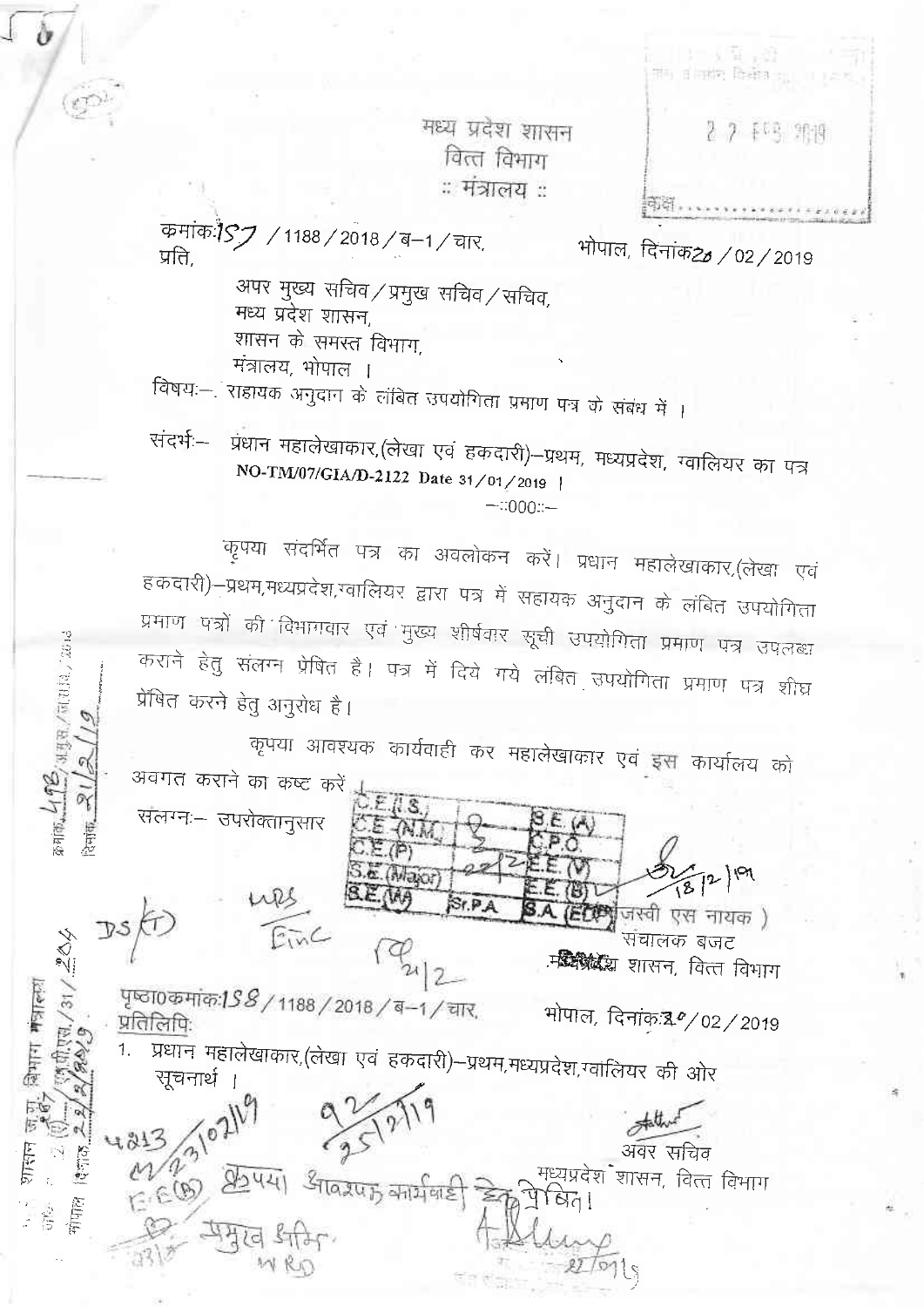Department wise Pending Utilisation Certificates, as on November 2018

 $\delta$ 

| SI.No.         | Major<br>Head | Description                                                             | No. of UCs | Amount in<br>Rs. (Crore) |  |
|----------------|---------------|-------------------------------------------------------------------------|------------|--------------------------|--|
| $\mathbf{1}$   | 3604          | स्थनीय निकायों तथा पंचायती राज<br>संस्थाओं को क्षतिपूर्ति तथा समानुदेशन | 1268       | 8711.00                  |  |
| 2              | 2408          | खाद्य, भंडारण तथा भांडागार                                              | 1585       | 4577.27                  |  |
| 3              | 2501          | ग्राम विकास के लिए विशेष कार्यक्रम                                      | 35         | 1021.62                  |  |
| $\overline{4}$ | 2235          | सामाजिक सुरक्षा तथा कल्याण                                              | 1143       | 748.03                   |  |
| 5              | 2401          | फसल कृषि-कर्म                                                           | 3090       | 439.99                   |  |
| 6              | 2216          | संपदा                                                                   | 5          | 324 21                   |  |
| $\overline{7}$ | 2217          | शहरी विकास                                                              | 684        | 321.34                   |  |
| 8              | 2225          | अनुसूचित जातियों, अनुसूचित<br>जनजातियों तथा अन्य वर्गो का कल्याण        | 79         | 306.42                   |  |
| 9              | 2425          | सहकारिता                                                                | 703        | 253.50                   |  |
| 10             | 2853          | अलौह खनन तथा धातुकर्म उद्योग                                            | 849        | 233.46                   |  |
| 11             | 2851          | ग्रामीण तथा लघु उद्योग                                                  | 657        | 217.45                   |  |
| 12             | 2403          | पशुपालन                                                                 | 495        | 201.86                   |  |
| 13             | 2852          | उद्योग                                                                  | 2987       | 187.07                   |  |
| 14             | 2505          | ग्राम रोजगार                                                            | $\dot{3}4$ | 158.42                   |  |
| 15             | 2052          | सचिवालय-सामान्य सेवांए                                                  | 93         | 87.72                    |  |
| .16            | 2236          | पोषण                                                                    | 9          | 86.65                    |  |
| 17             | 3452          | पर्यटन                                                                  | 185        | 81.05                    |  |
| 18             | 2230          | 1269<br>श्रम तथा रोजगार                                                 |            | 44.61                    |  |
| 19             | 2810          | अपारम्परिक ऊर्जा स्रोत                                                  | 28         |                          |  |
| 20             | 2250          | अन्य सामाजिक सेवांए                                                     | 6          | 22.94                    |  |
| 21             | 2215          | जलपूर्ति तथा सफाई                                                       | 538        | 21.17                    |  |
| 22             | 2702          | लघु सिंचाई                                                              | 280        | 12.55                    |  |

 $= 8.873408.$ 

 $\mathcal{O}(\sqrt{2})$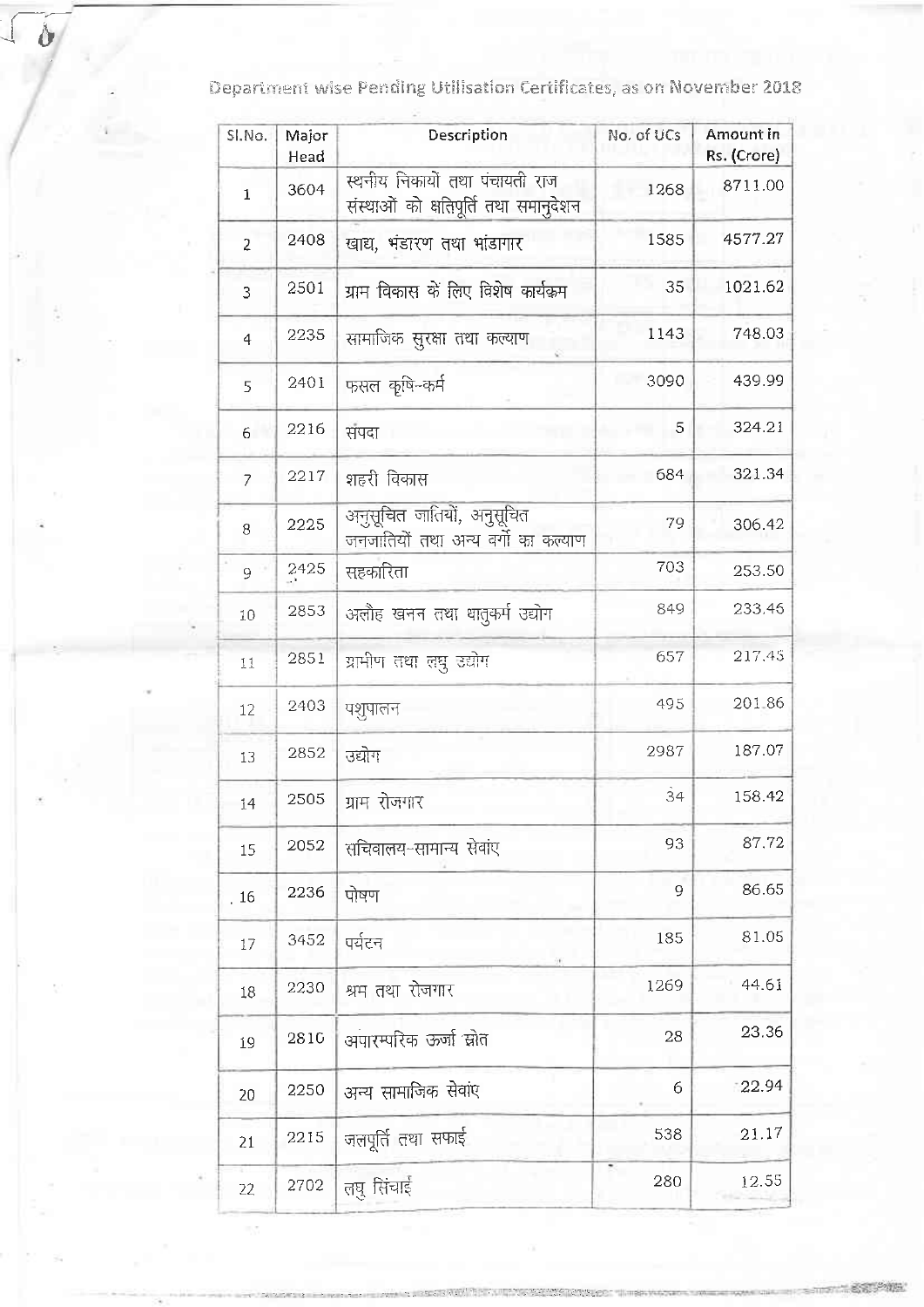| 23 | 2405 | मछली पालन                                    | 34%                            |  |
|----|------|----------------------------------------------|--------------------------------|--|
| 24 | 2204 | खेलकूद तथा युवा सेवांए                       |                                |  |
| 25 | 2075 | विविध सामान्य सेवांए                         | 532                            |  |
| 26 | 2055 | पुलिस                                        | 12                             |  |
| 27 | 2014 | न्याय प्रशासन                                | 375                            |  |
| 28 | 2220 | सूचना तथा प्रचार                             | S5<br>وأشهر                    |  |
| 29 | 2011 | संसद ∕राज्य ∕संघ राज्य क्षेत्र<br>विधानमण्डल | 30                             |  |
| 30 | 4402 | मृदा तथा जल संरक्षण पर पूंजीगत<br>परिव्यय    | 11                             |  |
| 31 | 2029 | भू राजस्व                                    | 104                            |  |
| 32 | 2045 | वस्तुओं तथा सेवाओं पर अन्य कर<br>तथा शुल्क   | $\overline{4}$                 |  |
| 33 | 2205 | कला तथा संस्कृति                             | 1                              |  |
| 34 | 2047 | अन्य राजकोषीय सेवांए                         | $\overline{4}$<br>$\hat{\rho}$ |  |
|    |      |                                              |                                |  |

 $\frac{1}{2}$ Ĩ.

 $\rho=1$ 

÷

 $\sim$  1.0  $\sim$ 

ò,

.

T6

 $\alpha \approx 10^{-5}$ 

Š,

Ý.

 $\mathcal{L}_i$ 

 $T_1 = -\infty$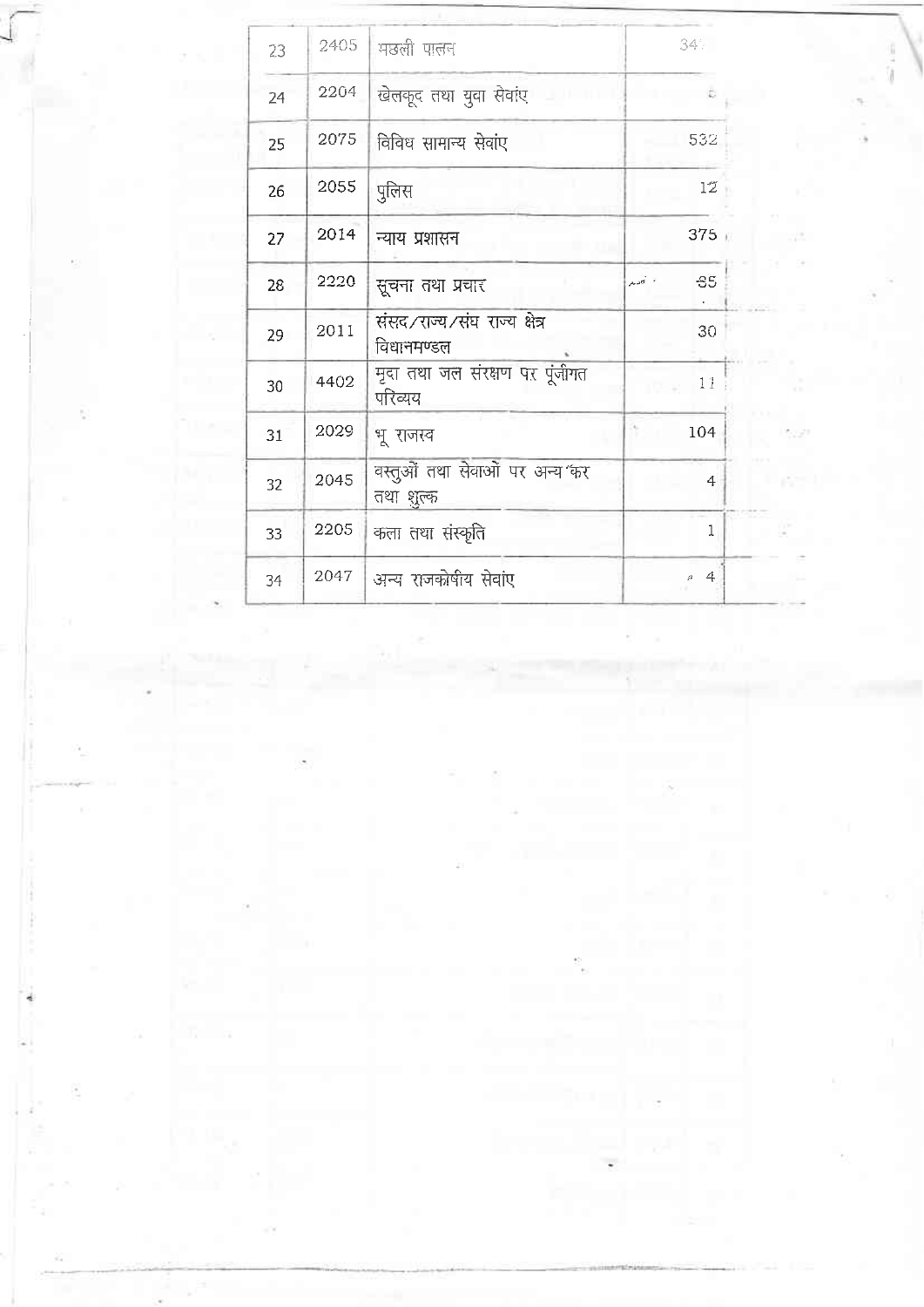



## PRINCIPAL ACCOUNTANT GENERAL (A & E) - I MADHYA PRADESH, GWALIOR - 474002

दिलांक / Date: 31-01-2019

To.

The Principal Secretary (Finance) Government of Madhya Pradesh. Finance Department, Vallabh Bhawan, Bhopal-462004

पं.क्र… दिशांक

Subject: Outstanding Utilisation Certificates (UCs) against Grants-in-aid sanctioned by the State Government

Sir,

Kindly refer to Rule 182 of Madhya Pradesh Financial Code, a formal Utilisation Certificate (UC) about the proper utilisation of the conditional grant is to be furnished to the Principal Accountant General (A&E) by the sanctioning authority on or before  $30<sup>th</sup>$  September of the vear following that to which the Grant is related.

It is noticed that sanctions of Grant-in-aid (GIA) received from departments do not specifically indicate whether grant is conditional or unconditional and therefore the possibility of booking of unconditional grants under conditional grants cannot be ruled out. The status of outstanding UCs is given below:

| Year                     | No. of UCs awaited | Amount ( $\bar{x}$ in crore) |  |
|--------------------------|--------------------|------------------------------|--|
| Up to 2011-12            | 20474              | 15797.54                     |  |
| 2012-13                  | 113                | 1301.52                      |  |
| $2013 - 14$              | 01                 | 247.90                       |  |
| 2014-15                  | 02                 | 401.49                       |  |
| 2015-16                  | 9                  | 39.18                        |  |
| 2016-17                  | 02                 | 5.15                         |  |
| 2017-18                  | Nil                | Nil                          |  |
| 2018-19 (upto Nov. 2018) | 05                 | 324.21                       |  |
| Total                    | 20606              | 18116.99                     |  |

The fact of proper utilisation of funds could not be ascertained because of non-receipt of Utilisation Certificates from the users. Maximum number of UCs have become pending, Separate vouchers codes may be allotted to conditional grants and unconditional grants by the treasuries while booking the amount under GIA vouchers so that proper mapping of data may be done between treasury and AG Office. It is also noticed that data received from treasuries are booked under single code (42-007) due to which proper mapping could not be done in this office. Individual voucher codes for GIA has been allotted in VLC system by this office to segregate conditional and unconditional grants as 104 for conditional grants and 160 for unconditional grants.

## "लेखा भवन", झांसी रोड, ग्वालियर – 474 002

दूरभाष : 0751-2372021, 2426452, 2322400, फैक्स : 0751-2378462, ई-मेल : agaeMadhyapradesh1@cag.gov.in "Lekha Bhawan", Jhansi Road, Gwallor - 474 002

Telephones: 0751-2372021, 2426452, 2322400, Fax: 0751-2378462, E-mail: agaeMadhyapradesh1@cag.gov.in

TO CAR DESCRIPTION